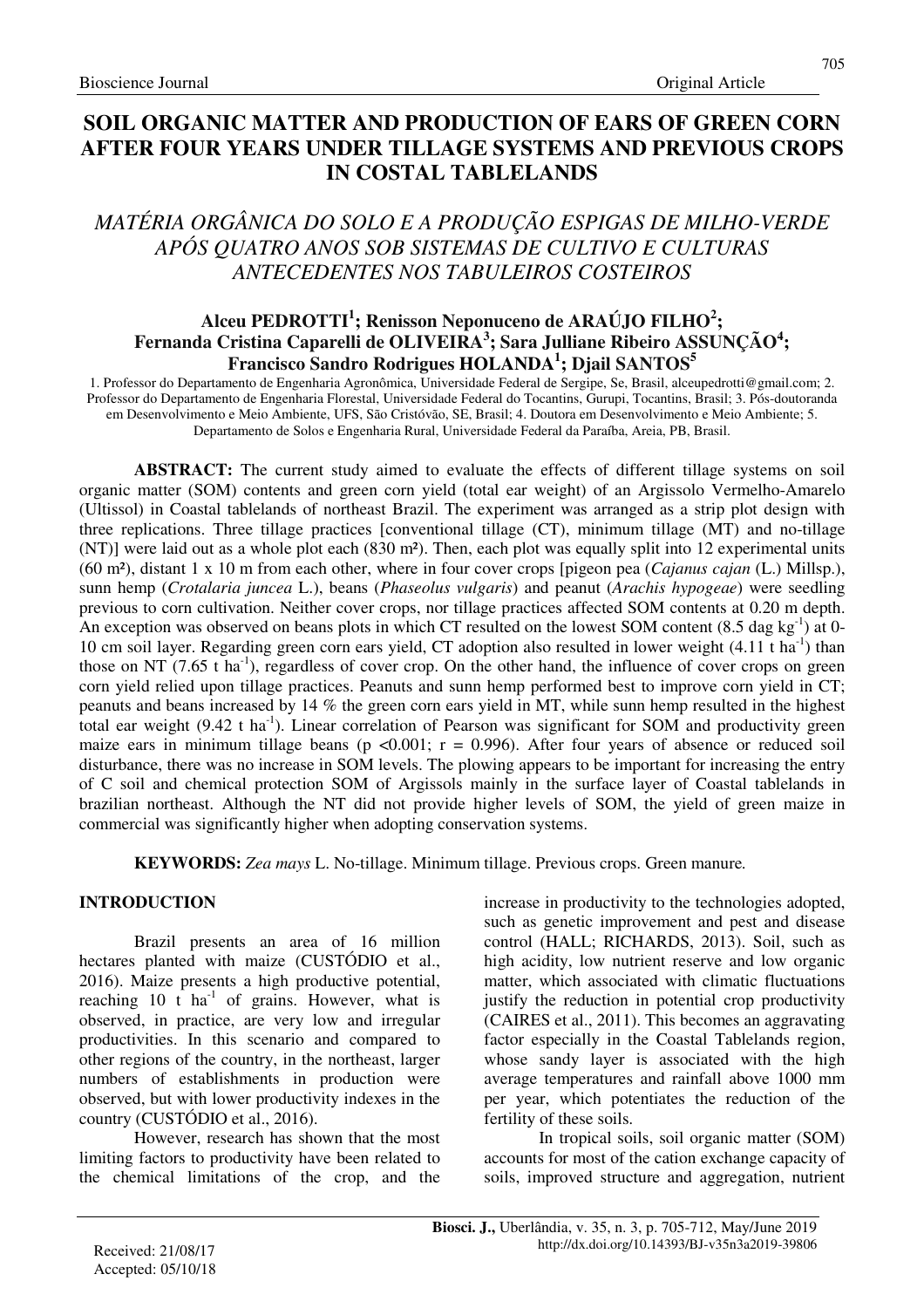supply (especially N, P and S) and increased biological activity two soils (CARDOSO et al., 2013). The stock, distribution in the soil profile and the residence time of the SOM are called soil quality components and thus, SOM is considered one of the most available indicators to evaluate soil degradation (LAL, 2015a).

The balance between the input of total organic carbon (TOC) in the soil via litter deposition, root exudation and the exit of soil TOC, via decomposition, leaching and erosion, determine SOM stocks. However, soil management and cultural practices can directly influence the balance between the input and output of this C (TIAN et al., 2015). For example, when soil conservation practices are adopted, such as the maintenance of straw in the field, incorporation of previous crops to the planting, use of integrated nutrient management and a reduced or absent soil mechanical disturbances , there is a favorable effect on C not only (LAL, 2015b). Furthermore, soils with areas of native forests that are converted to conventional cultivation, where the use of plowing and harvesting were used, resulted in losses of aggregation and soil C stocks (TIVET et al., 2013).

In addition, the use of conservation practices has been intensified in Brazil since the 1970s (FIDELIS et al., 2003), especially in the South region and in the Latossolo (GARCIA et al., 2012; LÁZARO et al., 2013; WINCK et al., 2014). In the soils of Sergipe, historically, we have seen the systematic use of practices such as burning of cultural residues, excessive soil mobilization, the use of a plow-type grid, and intensive use of inputs external to the property. Given the need for agricultural production and the high investments required by the conventional process, the use of cover crops together with minimal use or non-use of agricultural implements, appears as an alternative for soil conservation, which may provide greater productivity.

Thus, the objective of this study was to evaluate the effect of different tillage systems on on SOM contents and green corn yield (total ear weight) of an Red-Yelow Argissol (Ultissol) in the Coastal Tablelands of Northeast of Brazil.

#### **MATERIAL AND METHODS**

The study area was conducted in the Central portion, physiographic region of Litoral of Sergipe state – in edafloclimatic conditions of Costal Tablelands, at municipality of São Cristovão, state of Sergipe, geographic coordinates 37°11'57" W, 10°55'24" S, with an average altitude of 22 m above level of the sea. According to the Köppen climatic classification, the region's climate type As humid tropical with a dry season in summer, with an average annual temperature of 22 °C and average annual rainfall of 1.400 mm, concentrated (70%) in the months from April to September.

The soil is classified as Red Yelow Argissol (EMBRAPA, 2013) or Ultissol, according to Soil Survey Staff (2014) dystrophic Tb, A moderate, sandy texture / clay frank, subperenepholia rain forest, gently rolling relief. At the beginning of the experiment, the soil presented the following chemical and physical characteristics in the 0-27 cm layer: pH (H<sub>2</sub>O): 5.2; organic matter (OM): 7.0 g kg <sup>1</sup>; P: 2.4 mg kg<sup>-1</sup> and K: 11.2 cmol<sub>c</sub> kg<sup>-1</sup> (EMBRAPA, 2009). The horizons present in the soil profile at the experiment site are: A (0 - 27 cm) and Bt (28 - 77 cm), respectively with sandy texture (Sand - 82.1%, Silt - 12.5% and Clay (Sand - 15.4%, Silt - 24.7% and Clay - 59.9%), in according (EMBRAPA (1997).

The experimental design was a strip plot design, where in three tillage systems [conventional tillage (CT), minimum tillage (MT) and no-tillage (NT)] were laid out as a whole plot (830 m² each) and four cover crops[guandu (*Cajanus cajan* (L.) Millsp.) crotalária (*Crotalaria juncea*), feijão (*Phaseolus vulgaris*) e amendoim (*Arachis hypogeae*)] were randomly disposed into the experimental units (60 m²) inside the plots, whith three replication. Each experimental units were distant 1x 10 m from each other . to allow the maneuver of agricultural machines and implements.

Annually, before the implantation of the previous crops between the months of january to march and the sweet corn 90 days later, the soil preparation was performed according to the tillage practices adopted. The CT consisted of the sequence: harrowing (grading of mixed discs), plowing (disc plowing) and harrowing. In MT, 1 or 2 harrows were used with open disc leveling, depending on the incidence of invasive plants. The NT consisted of seedling without any soil disturbance, and for control of invasive plants we used broad-spectrum action herbicide (glyphosate and nycosulfuron) at the dosage associated with manual weeding, when necessary.

After the flowering of the previous crops, the biomass generated was cut and fed into each plot. In the fertilization of the previous crops, urea, triple superphosphate and potassium chloride were used, corresponding to  $60$ , 80 and 70 kg ha<sup>-1</sup>, respectively of N, P and K, N being applied 50% at sowing and 50% at 30 days after germination of the seedlings.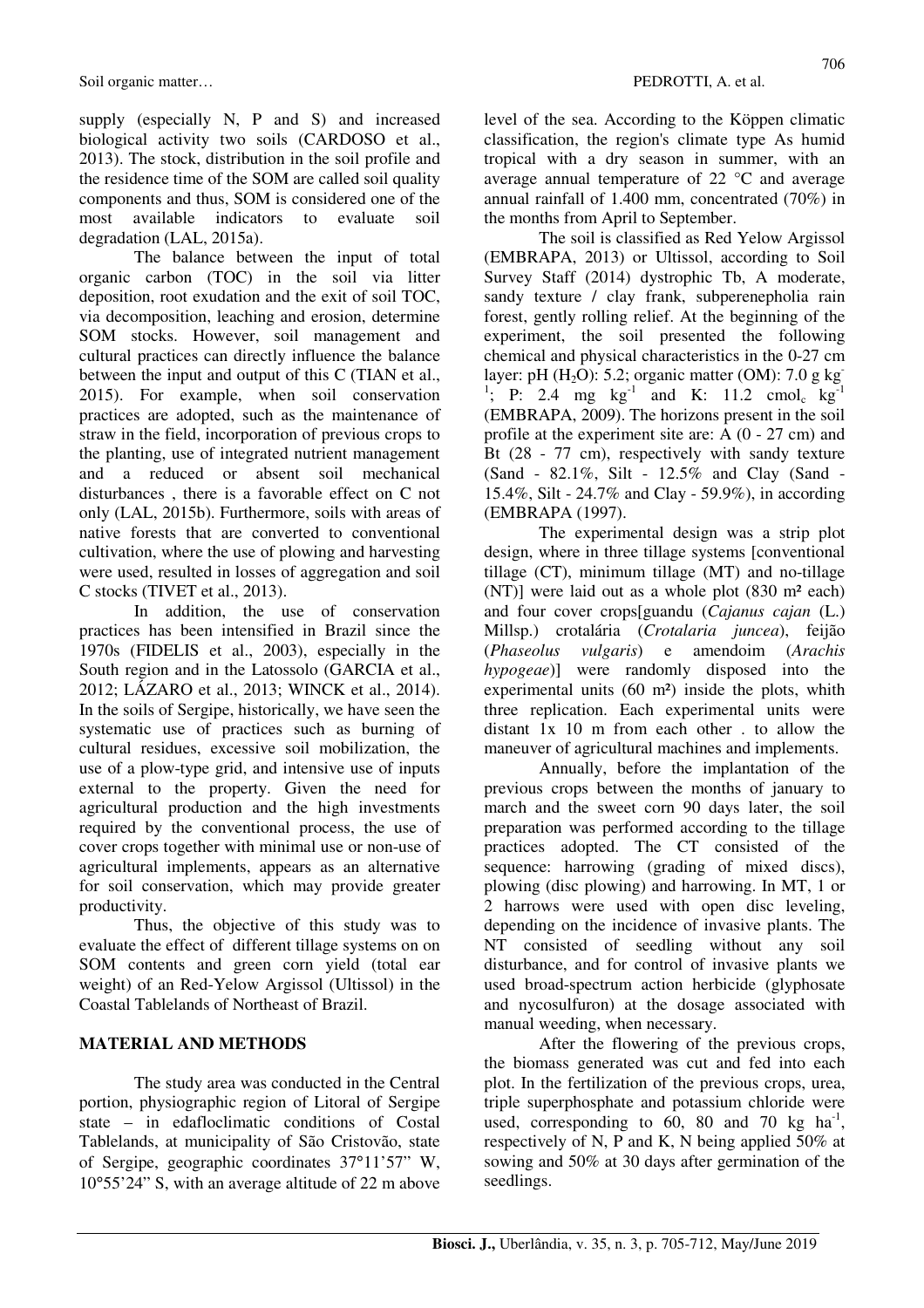Soil organic matter… **PEDROTTI, A.** et al.

Then, used dual-purpose variety (production of green corn ears and forage - (Biomatrix 3061) was planted with a mechanical seeders, spacing 0.8 m between rows and 0.2 m between pits. The nutrients applied at the time of maize sowing consisted of nitrogen in the form of urea (45% of N), phosphorus in the form of triple superphosphate  $(42\% \text{ of } P_2O_5)$  and potassium in the form of potassium chloride (58% of  $K_2O$ ), corresponding to 120, 90 and 110  $kg$  ha<sup>-1</sup>, respectively N, P and K, with N applied 50% at sowing and 50% at 30 and 45 days after seedling germination of corn. Liming for soil acidity correction and calcium and magnesium supply was carried out according to the chemical analysis of the soil, following the technical recommendations for high green corn ear productivity on Sergipe State  $(7 \text{ t} \text{ ha}^{-1})$ .

At the end of the last year of the experiment, soil samples were collected in triplicate with the aid of a straight shovel at depths 0-10 and 10-20 cm, within each plot. Subsequently, these samples were air-dried, de-routed and passed in 2 mm sieves. The total organic carbon content (TOC) of the soil was determined from the oxidation of the organic matter via humidification using potassium dichromate solution  $(K_2Cr_2O_7)$  in an acid medium with external heat source (YEOMANS and BREMNER, 1988). The concentration of SOM was determined by determining the concentration of the total organic carbon, where is made the product of the total organic carbon and the index 1.724 (STEVENSON, 1994).

In order to evaluate the green corn ear yield, the total weight of commercial corn ears was obtained in the area of each experimental unit (60 m<sup>2</sup>), extrapolating the result found to the area of 10.000 m². The green corn ear yield measurement was realized when corn kernels where on R3 physiological stage.

This study evaluates the effects of different tillage systems at the  $4<sup>th</sup>$  year of systems adoption. All data were submitted to analysis of variance (ANOVA) using tillage practices, cover crops and soil layers as independent factors. The independent factors interactions inside ANOVA were decomposed and means were compared Tukey's test at the 5% probability level in the Sisvar software (FERREIRA, 2003). Pearson's linear correlation analysis was performed between the levels of SOM and corn productivity parameters, using Statistica 8.0 software (STATSOFT INC, 2008).

### **RESULTS AND DISCUSSION**

Cover crops did not influence the levels of SOM (Table 1). On the other hand, there was a change in SOM according to the management system adopted especially in the most superficial layer (0-10 cm), especially in CT  $(11.7 \text{ g kg}^{-1})$ (Table 1).

| <b>Table 1.</b> Soil organic matter content (g $kg^{-1}$ ) in an Argissolo Vermelho-Amarelo after four years of different |
|---------------------------------------------------------------------------------------------------------------------------|
| tillage practices [conventional tillage (CT), minimum tillage (MT) and no-tillage (NT)] and cover                         |
| cropping                                                                                                                  |

| $\mathbf{u}$           |                    |                 |           |        |            |        |  |  |
|------------------------|--------------------|-----------------|-----------|--------|------------|--------|--|--|
|                        | Cultivation system |                 |           |        |            |        |  |  |
|                        | <b>CT</b>          |                 | MТ        |        |            | NT     |  |  |
| Cultures<br>Depth (cm) |                    |                 |           |        |            |        |  |  |
|                        | $0 - 10$           | $10-20$         | $0 - 10$  | 10-20  | $0 - 10$   | 10-20  |  |  |
| Peanuts                | 9.5 Aa             | $9.0\text{ Aa}$ | 12.0 Aa   | 8.0 Aa | $10.5$ Aa  | 8.0 Aa |  |  |
| Beans                  | 8.5 Ab             | $6.0$ Aa        | 11.5 Aa   | 8.5 Aa | $10.0$ Aab | 8.0 Aa |  |  |
| Sunn hemp              | $9.5$ Aa           | 8.5 Aa          | $12.0$ Aa | 7.5 Aa | $10.0$ Aa  | 7.5 Aa |  |  |
| Pigeon pea             | $9.0\text{ Aa}$    | 7.5 Aa          | 11.5 Aa   | 8.5 Aa | $10.0$ Aa  | 8.5 Aa |  |  |
| Total                  | 9.1 B              | 7.8 A           | 11.7A     | 8.1 A  | 10.1 B     | 8.0 A  |  |  |

Means followed by the same letter do not differ from each other (Tukey test at 5% probability): upper case - between previous species (column); lower case - between cropping systems, at the same depth (line); Italic compares cropping system, at the same depth, regardless of coverage plan.

In the MT system peanuts and sunn hemp had higher absolute values at depth 0-10 cm in relation to the other crops. According to Pedra et al. (2012), the legumes species (Fabaceas), as the cover crops here in evaluated, take advantage of the residual effect of previous fertilizations, being excellent in crop rotation, following previously fertilized crops. According to Moreira et al. (2014) this residual effect of N from previous cultures serves as a starting dose favoring nitrogen biological fixation (NBF), especially in sunn hemp specie (PEDRA et al., 2012). Thus, the cultivation of green manure may favor other crops in rotation or succession, and also, over time, increase the SOM contents, which is directly related to the addition of N to the soil, either by NBF, or by the addition of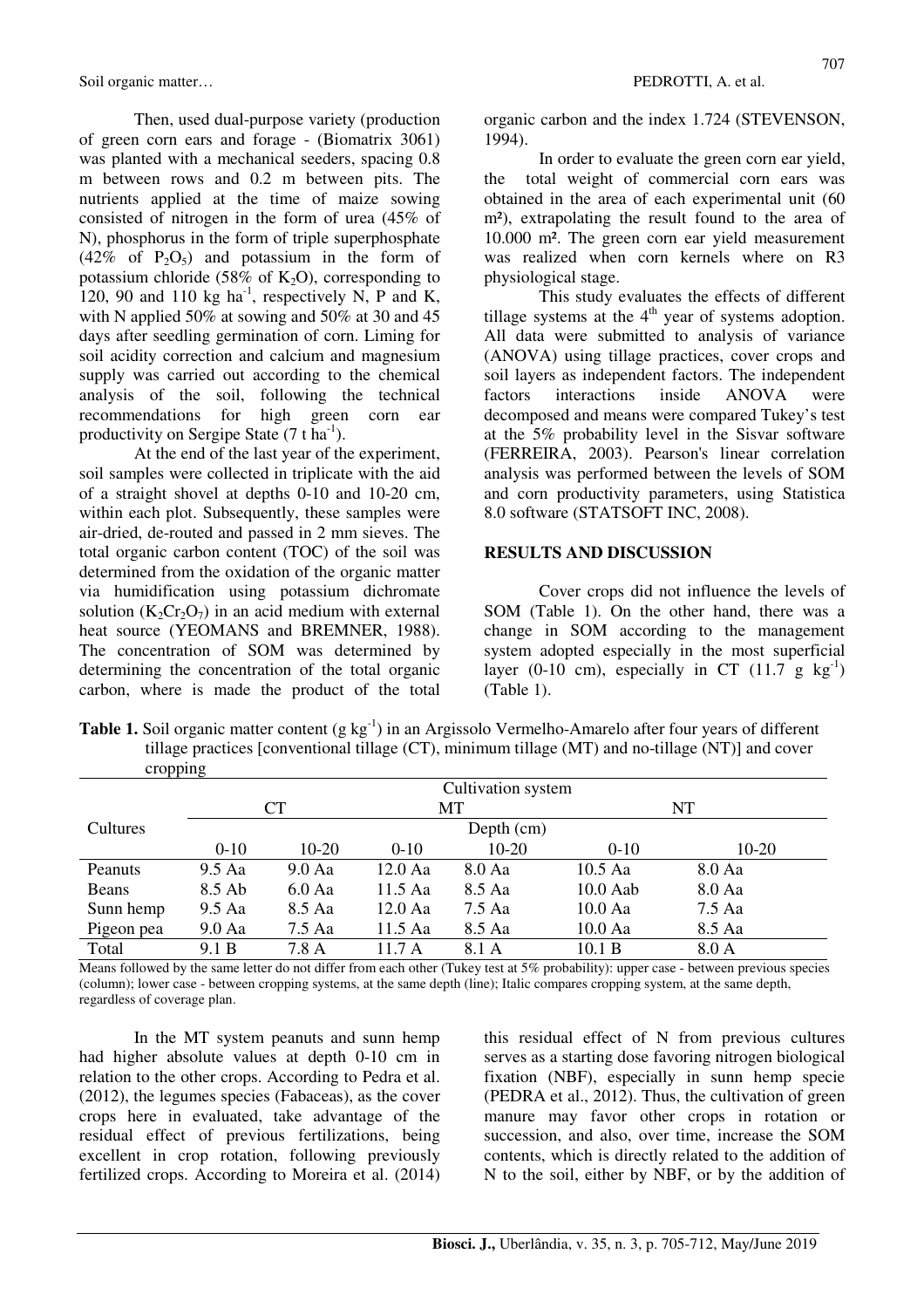mineral or organic fertilizers (SARTOR et al., 2014).

For the system with minimal disturbance of the soil, the MT is found that the surface depth (0- 10 cm), the succession of the cultures provided greater SOM content. The management practices of MT seem to favor the smaller breakdown of the aggregates and thus to promote a lower oxidation of MOS (MERANTE et al., 2017). The reason for such behaviors lies in the superficial location of the cultural residues reduces soil-residue contact, delaying decomposition of residues of cultures. Other effects such as: mechanical non-fractionation of the residues, lower temperature, higher humidity, lower aeration of the soil and preservation of the surface aggregates, contribute to a lower mineralization rate of organic C (KETTERINGS et al, 2015).

The C input via the soil residues of cover crops may favor a positive balance SOM formation. Soil physical factors and biological processes, individually or in combination, direct the process of decomposition of the residue contributed. While the intrinsic characteristics of the material, for example, a C/N rate, nutrient content, lignin, carbohydrates not lignified, also change the speed at which the decomposition process occurs (BERG, 2014).

For example, after 13 years of conducting an experiment in sandy soils of Thailand, the highest decomposition rate of the soil residue was observed for those with the highest N content, followed by those with higher cellulose content and the lowest (PUTTASO et al., 2011). Among the cover crops evaluated in the present experiment, all belong to the legume group, being characterized by having a low C/N ratio. As the C balance in the soil is altered by the rate of C input, and in our experiment, the decomposition rate of all residues was positively influenced by the high N concentration of the material, other factors could differentiate the C stabilization process from the previous cultures. In this scenario, for example, there would be the amount of phytomass produced, that is, the larger the biomass produced, the greater would be the entry of C to the soil and possibly the SOM content.

Recently, new theories point out the importance of the microbial community in the soil C stabilization process (COTRUFO et al., 2013). In this sense, the better chemical quality of the residue, that is, the higher concentration of nutrients, the low concentration of phenolic and lignified compounds allow the formation of a greater quantity of microbial products, which leads to an increase in the stabilization of SOM. In the present experiment, all 708

species evaluated had a low C/N ratio. One of the characteristics of the material contributed to the soil that limits its use by the microbial community is its C / N ratio. Soil microorganisms have a C / N ratio around 10/1 and, on average, they consume 1 N for every 30 C. The legume species present a mean C / N ratio between 20/1 and 30/1 and, consequently, could be similarly harnessed by the microbial community and provide an increase in soil C stabilization.

In the Argissolos, SOM protection at sandy soil layer depth occurs mainly within aggregates (BEARE et al., 1994), due to low available surface to SOM association with clay and silt particles. Thus, limiting the access of microorganisms and reducing the availability of oxygen, may be the main mechanism of stabilization of SOM. In this sense, it was expected that the harrowing, by causing the breakdown of the soil aggregates, would result in the lower levels of SOM. In fact, the content of SOM in CT was on average 20% lower than in MT. However, there was no statistically significant difference in SOM between CT and NT systems.

The results found in the present study may have been affected by the interaction between the entrance and exit of soil C. In the case of CT, the breakdown of soil aggregates by plowing practices exposes SOM and, since there are no limitations on nutrients, water or oxygen, microorganisms can degrade all material they have contact with (DUNGAIT et al. 2012). In the case of CT and NT, similar levels of SOM, even with the practice of soil aggregation revolving and breaking in the CT, may have been due to the lower rate of decomposition of the residues in the NT, reducing the entry of C in the soil. However, according to Plaza-Bonilla et al. (2013) increases in C levels in soils of hot regions maintained in the NT system may be slow processes with differences occurring only after 10 years of conduction of these systems.

Note that, this experiment located in a region with sandy soil surface layer which have high rainfall and high temperature with small average annual temperature range, conditions that accelerate the decomposition process. Under these conditions, the C input to the soil occurred over three months, with the residues and exudates of the previous plants species, and again for another three months from the C input of the corn plants. That is, for six months there was no C input in the soil, which probably favored the negative C balance in the soil. Thus, it verifies the challenge for the construction of SOM in mixed commercial systems in the Northeast of Brazil (PEDROTTI et al., 2013).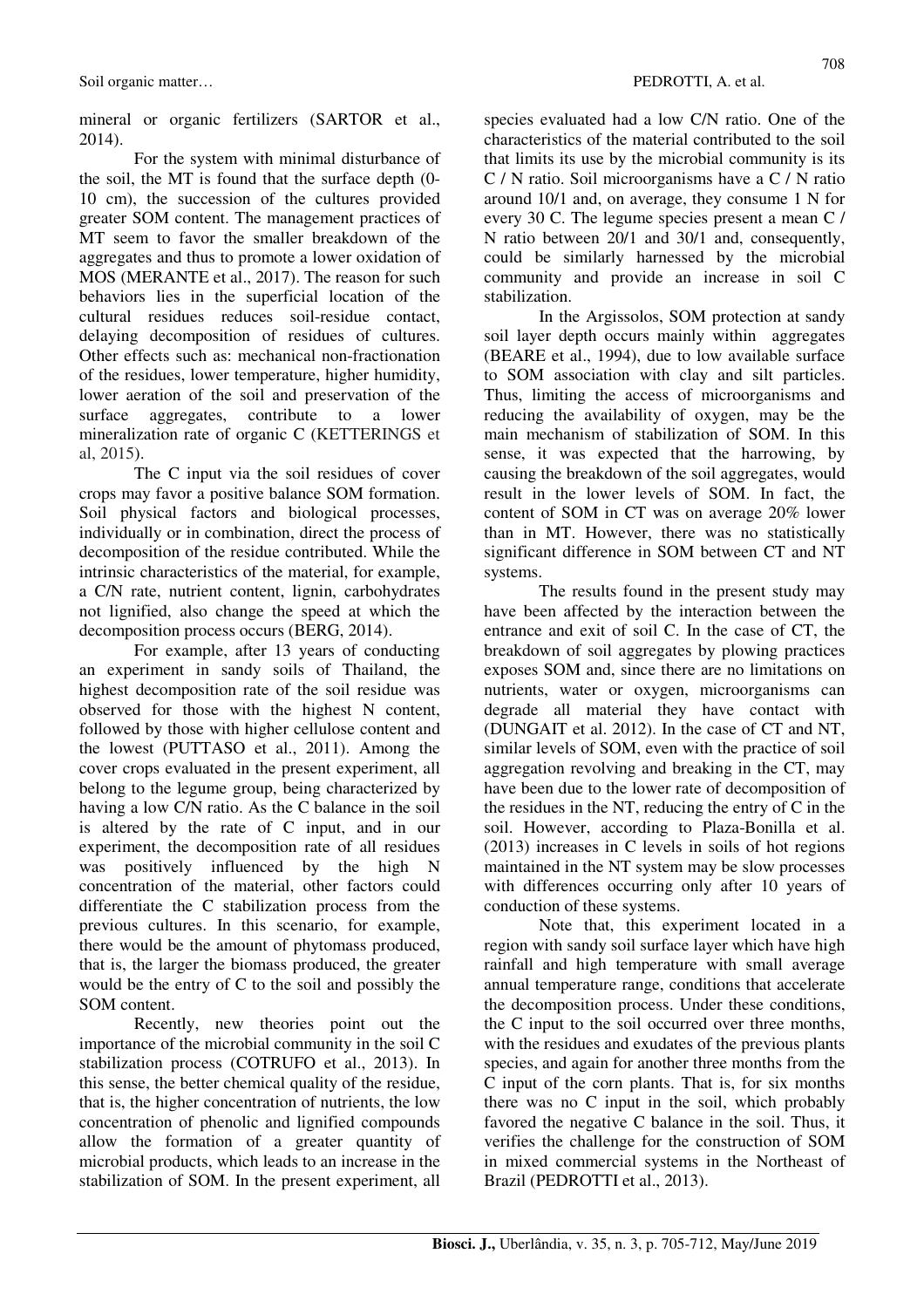In relation to commercial green corn ears, it was observed that the cover crops and the management system adopted significantly altered the total green corn weight (Table 2), with a significant interaction between the evaluated factors. The highest yields were obtained in soils under sunn hemp residues in both CT and NT (4.64 and 9.42 t

 $ha^{-1}$ , respectively), while in MT the highest yields were obtained under peanuts and beans (5.83 and 5.60 t ha<sup>-1</sup>, respectively), In CT cropping beans or pigeon pea induced the lowest yields (3.77 and 3.62 t ha-1, respectively). In general, green corn ear yield in NT was, on average, 30 and 47% higher than in MT and CT, respectively.

| Table 2. Productivity of green corn ears (total weight) at the $4th$ year of cropping legumes species previous to |
|-------------------------------------------------------------------------------------------------------------------|
| maize cultivation in conventional tillage $(CT)$ , minimum tillage $(MT)$ and no-tillage $(NT)$ systems.          |

|                                        | Total green corn ears weight $(t \text{ ha}^{-1})$ |           |           |  |  |
|----------------------------------------|----------------------------------------------------|-----------|-----------|--|--|
| Previous culture                       | CТ                                                 | MТ        | NT        |  |  |
| Peanuts                                | $4.40 \text{ Ac}$                                  | 5.83 Ab   | 6.65 Ca   |  |  |
| Beans                                  | 3.77 Bc                                            | $5.60$ Ab | 6.84 Ca   |  |  |
| Sunn hemp                              | $4.64$ Ab                                          | 4.95 Bb   | $9.42$ Aa |  |  |
| Pigeon pea                             | $3.62\,\mathrm{Bc}$                                | 5.08 Bb   | 7.71 Ba   |  |  |
| Means productivity of cropping systems | 4.11                                               | 5.37      | 7.65      |  |  |

Means followed by same letter do not differ (5% Tukey test): upper case - in succession between species (column); lower case between cultivation systems (line).

Cropping sunn hemp before planting corn in a Latossol also resulted in higher corn yields (CARVALHO et al., 2015). For the authors, the higher biomass production and the shorter cycling time of sun hemp favored increases in productivity. In another experiment, sun hemp soils resulted in the highest amount of N, P, K accumulated in the dry matter of aerial parts of maize plants and in the highest maize dry matter production (KAPPES et al., 2013).

There was a significant correlation between SOM contents and the total weight of green corn ears, but just on MT ( $p < 0.001$ ;  $r = 0.996$ ). In this way, the preparation with MT in this soil with agricultural implements occurs small changes in the physical properties, and lower intensity of the preparation. The consolidation of the MT practices minimizes the effects of compaction due to the physical protection due to the permanent cover, the increase of SOM contents and the effect of the root systems of the plants that create biological pores. The adoption of MT reduces the soil turnover, favoring higher yields and an increase in SOM deteriorated by the conventional farming system (GIONGO; BOHNE, 2010).

However, even if there was no increase in the amount of SOM at 20 cm soil depth in NT, in this system the highest yield of maize was observed. Bayer et al. (2004) point out that, even in cases where there is no increase in SOM in the arable layer of the soil in NT, the accumulation of cultural residues on the soil surface layers results in important effects in relation to nutrient cycling, aggregation, microbial activity, movement and storage of water, and exchange of gases with the atmosphere, aspects of great importance in tropical climate and can result in increases in productivity. Thus, this superiority is attributed to the benefits inherent to the NT, such as: the conservation of water in the soil profile for a longer period of time and quantity, greater retention of nutrients in the layer explored by the roots, better soil structure and lower losses erosion.

#### **CONCLUSION**

After four years of the absence or reduction in soil disturbance, there was no increase in SOM content. Even without increase SOM contents, NT provide higher total weigth of commercial green corn ears than MT and CT. This suggests that indirect benefits of adopting these systems, such maintenance of soil moisture or the slower release of nutrients from the plant residues, may promote green corn ears yield, under the edaphoclimatic conditions of the present experiment.

**RESUMO:** O presente estudo teve como objetivo avaliar o efeito de diferentes sistemas de cultivo nos teores de matéria orgânica do solo (MOS) e na produtividade do milho verde (peso total das espigas) em Argissolo Vermelho-Amarelo (Ultissol) nos Tabuleiros costeiros da região nordeste do Brasil.. O experimento foi disposto em faixas experimentais com três repetições. Três práticas de cultivo [cultivo convencional (CC), cultivo mínimo (CM) e plantio direto (PD)] foram arranjadas em faixas (830 m²). Então, cada faixa foi dividida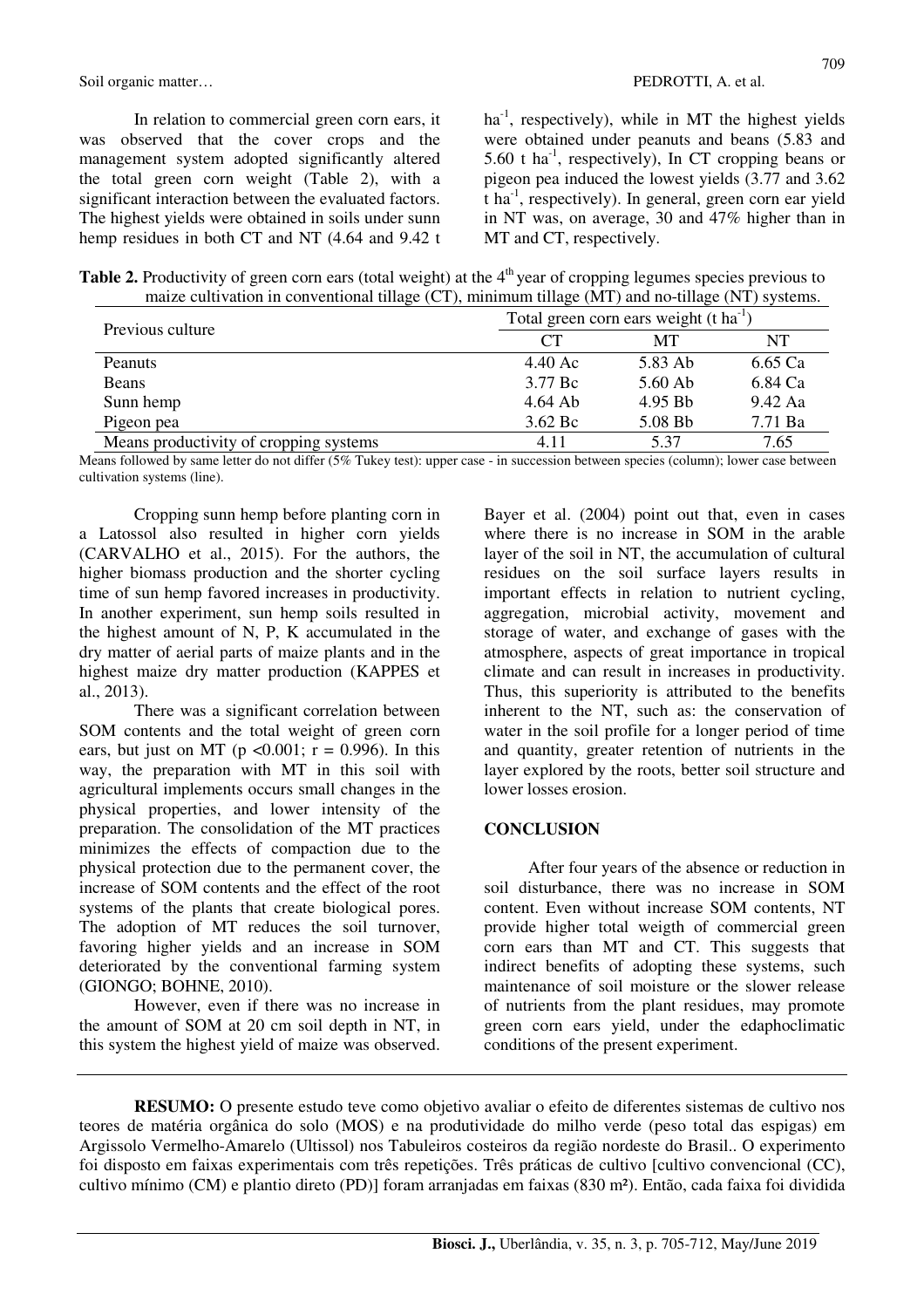igualmente em doze unidades experimentais (60 m²), distante entre si a cada 1 x 10 m, onde quatro culturas antecessoras [guandu (*Cajanus cajan* (L.) Millsp.) crotalária (*Crotalaria juncea*), feijão (*Phaseolus vulgaris*) e amendoim (*Arachis hypogeae*)] foram semeadas previamente ao cultivo do milho. As culturas antecessoras e as práticas de cultivo não afetaram os teores de MOS da profundidade de 0.20 m. Uma exceção foi observada nas parcelas com feijão no qual o CC resultou no menor teor de MOS (8.5 dag kg<sup>-1</sup>) na camada 0-10 cm. Em relação a produtividade das espigas de milho verde, a adoção do CC também resultou em menor peso (4,11 t ha<sup>-1</sup>) que no PD (7,65 t ha<sup>-1</sup>), independente da cultura antecessora. Por outro lado, a influência da cultura de cobertura sob a produtividade do milho verde foi dependente da prática de cultivo. Amendoim e crotalária saíram-se melhor para aumentar a produtividade do milho no CC; amendoim e feijão aumentaram em 14 % a produtividade das espigas de milho verde no CM, enquanto crotalária resultou no mais alto peso total das espigas (9,42 t ha-1). A correlação linear de Pearson foi significativo para a MOS e produtividade de espigas de milho verde com crotalária sob o cultivo mínimo (p <0,001;  $r = 0.996$ ). Após quatro anos da ausência ou redução do revolvimento do solo, não houve aumento nos níveis de MOS. A aração parece ser importante para aumentar a entrada de C no solo e a proteção química da MOS em Argissolos, principalmente na camada superficial. Embora o PD não tenha fornecido níveis mais elevados de MOS, o rendimento de espigas comerciais de milho verde foi significativamente maior ao se adotar sistemas conservacionistas.

**PALAVRAS-CHAVE**: *Zea mays* L. Plantio direto. Cultivo mínimo. Culturas antecedentes. Adubação verde.

### **REFERENCES**

BAYER, C. et al. Armazenamento de carbono em frações lábeis da matéria orgânica de um Latossolo Vermelho sob plantio direto. **Pesquisa Agropecuaria Brasileira**, v. 39, n. 7, p. 677–683, 2004.

BEARE, M.; HENDRIX, P.; COLEMAN, D. Water-stable aggregates and organic matter fractions in conventional and no-tillage systems. **Soil Society of American Journal**, v. 58, p.777-795, 1994.

BERG, B. Decomposition patterns for foliar litter - A theory for influencing factors. **Soil Biology and Biochemistry**, v. 78, p. 222–232, 2014.

CAIRES, E. F.; JORIS, H. A. W.; CHURKA, S. Long-term effects of lime and gypsum additions on no-till corn and soybean yield and soil chemical properties in southern Brazil. **Soil Use and Management**, v. 27, n. 1, p. 45–53, 2011.

CARDOSO, E. J. B. N. et al. Soil health: looking for suitable indicators. What should be considered to assess the effects of use and management on soil health? **Scientia Agricola**, v. 70, n. 4, p. 274–289, 2013.

CARVALHO, A. M. DE et al. Manejo de plantas de cobertura na floração e na maturação fisiológica e seu efeito na produtividade do milho. **Pesquisa Agropecuária Brasileira**, v. 50, n. 7, p. 551–561, 2015.

COTRUFO, M. F. et al. The Microbial Efficiency-Matrix Stabilization (MEMS) framework integrates plant litter decomposition with soil organic matter stabilization: do labile plant inputs form stable soil organic matter? **Global Change Biology**, v. 19, n. 4, p. 988–995, 2013.

CUSTÓDIO, C. J. S. et al. Fatores que contribuíram para o crescimento da produtividade do milho no Brasil. **Interdisciplinar: Revista Eletrônica da UNIVAR**, v. 1, n. 15, p. 174–179, 2016.

DUNGAIT, J. A. J. et al. Soil organic matter turnover is governed by accessibility not recalcitrance. **Global Change Biology**, v. 18, n. 6, p. 1781–1796, 2012.

EMBRAPA - EMPRESA BRASILEIRA DE PESQUISA AGROPECUÁRIA - **Manual de métodos de análise de solo.** Rio de Janeiro, Serviço Nacional de Levantamento e Conservação de Solos, 1997. 212p.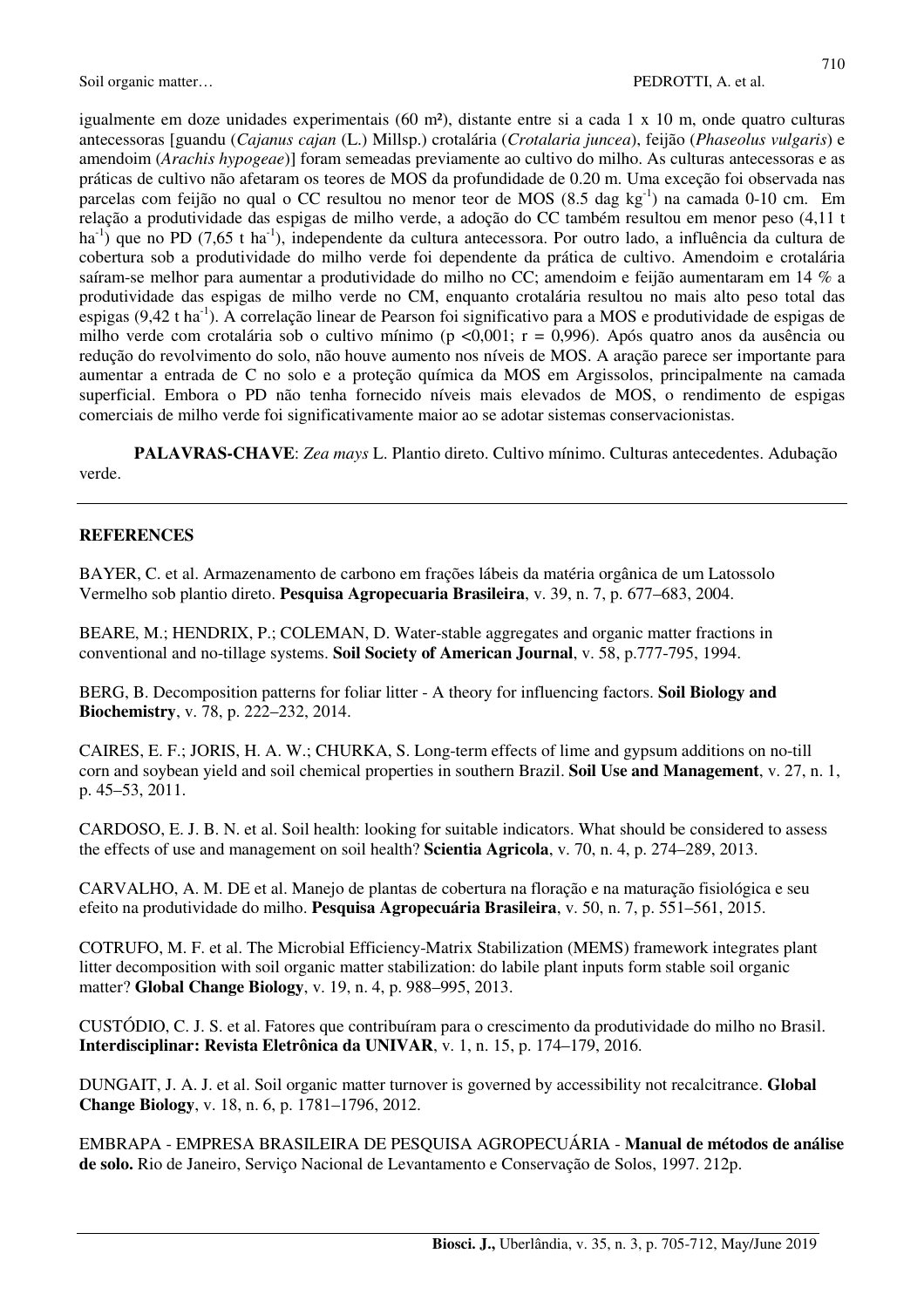EMBRAPA- EMPRESA BRASILEIRA DE PESQUISA AGROPECUÁRIA. **Manual de análises químicas de solos, plantas e fertilizantes**. Brasília, DF: Embrapa Informação Tecnológica, 2009.

EMBRAPA - EMPRESA BRASILEIRA DE PESQUISA AGROPECUÁRIA. **Sistema Brasileiro de Classificação de Solos.** 3.ed. Rio de Janeiro, Embrapa Solos, 2013. 353p.

FERREIRA, D. F. **SISVAR**DEX/UFLA, , 2003.

FIDELIS, R. R. et al. Alguns aspectos do plantio direto para a cultura da soja. **Biosci Uberlândia**, v. 19, n. 1, p. 23–31, 2003.

GARCIA, C. M. P. et al. Análise econômica da produtividade de grãos de milho consorciado com forrageiras dos gêneros Brachiaria e Panicum em sistema plantio direto. **Revista Ceres**, v. 59, n. 2, p. 157–163, 2012.

GIONGO, V.; BOHNEN, H. Caracterização química superficial de latossolo cultivado sob sistema convencional e plantio direto no Rio Grande do Sul. **Revista Brasileira de Ciências Agrárias**, Recife, v.5, n.4, p.491 – 496, 2010.

HALL, A. J.; RICHARDS, R. A. Prognosis for genetic improvement of yield potential and water-limited yield of major grain crops. **Field Crops Research**, v. 143, p. 18–33, 2013.

KAPPES, C.; ARF, O.; ANDRADE, J. A. DA C. Coberturas vegetais, manejo do solo, doses de nitrogênio e seus efeitos na nutrição mineral e nos atributos agronômicos do milho. **Revista Brasileira de Ciência do Solo**, v. 37, n. 5, p. 1322–1333, 2013.

KETTERINGS, Q. M. et al. Integrating cover crops for nitrogen management in corn systems on northeastern US dairies. **Agronomy Journal**, v. 107, n. 4, p. 1365-1376, 2015.

LAL, R. Restoring Soil Quality to Mitigate Soil Degradation. **Sustainability**, v. 7, n. 5, p. 5875–5895, 2015a. LAL, R. Sequestering carbon and increasing productivity by conservation agriculture. **Journal of Soil and Water Conservation**, v. 70, n. 3, p. 55A–62A, 2015b.

LÁZARO, R. L. et al. Produtividade de milho cultivado em sucessão à adubação verde. **Pesquisa Agropecuaria Tropical**, v. 43, n. 1, p. 10–17, 2013.

MERANTE, Paolo et al. Adopting soil organic carbon management practices in soils of varying quality: Implications and perspectives in Europe. **Soil and Tillage Research**, v. 165, p. 95-106, 2017.

MOREIRA, S. G. et al. Massa seca e macronutrientes acumulados em plantas de milho cultivadas sob diferentes espécies de cobertura. **Revista Brasileira de Milho e Sorgo**, v. 13, n. 2, p. 218-231, 2014.

PEDRA, W. N. et al. Carbon and nitrogen stocks under different management conditions of a yellow-red ultisol, cultivated with sweet corn in Sergipe coastal tablelands. **Semina: Ciências Agrárias**, v. 33, n. 6, p. 2075-2090, 2012.

PEDROTTI, A. et al. Manejo do solo e de culturas de antecessão sobre a produtividade do milho em experimento de longa duração. **Magistra**, v. 25, n. 3/4, p. 220–227, 2013.

PLAZA-BONILLA, D. et al. Soil aggregation and organic carbon protection in a no-tillage chronosequence under Mediterranean conditions. **Geoderma**, v. 193-194, p. 76–82, 2013.

PUTTASO, A. et al. Relationship between residue quality, decomposition patterns, and soil organic matter accumulation in a tropical sandy soil after 13 years. **Nutrient Cycling in Agroecosystems**, v. 89, n. 2, p. 159– 174, 2011.